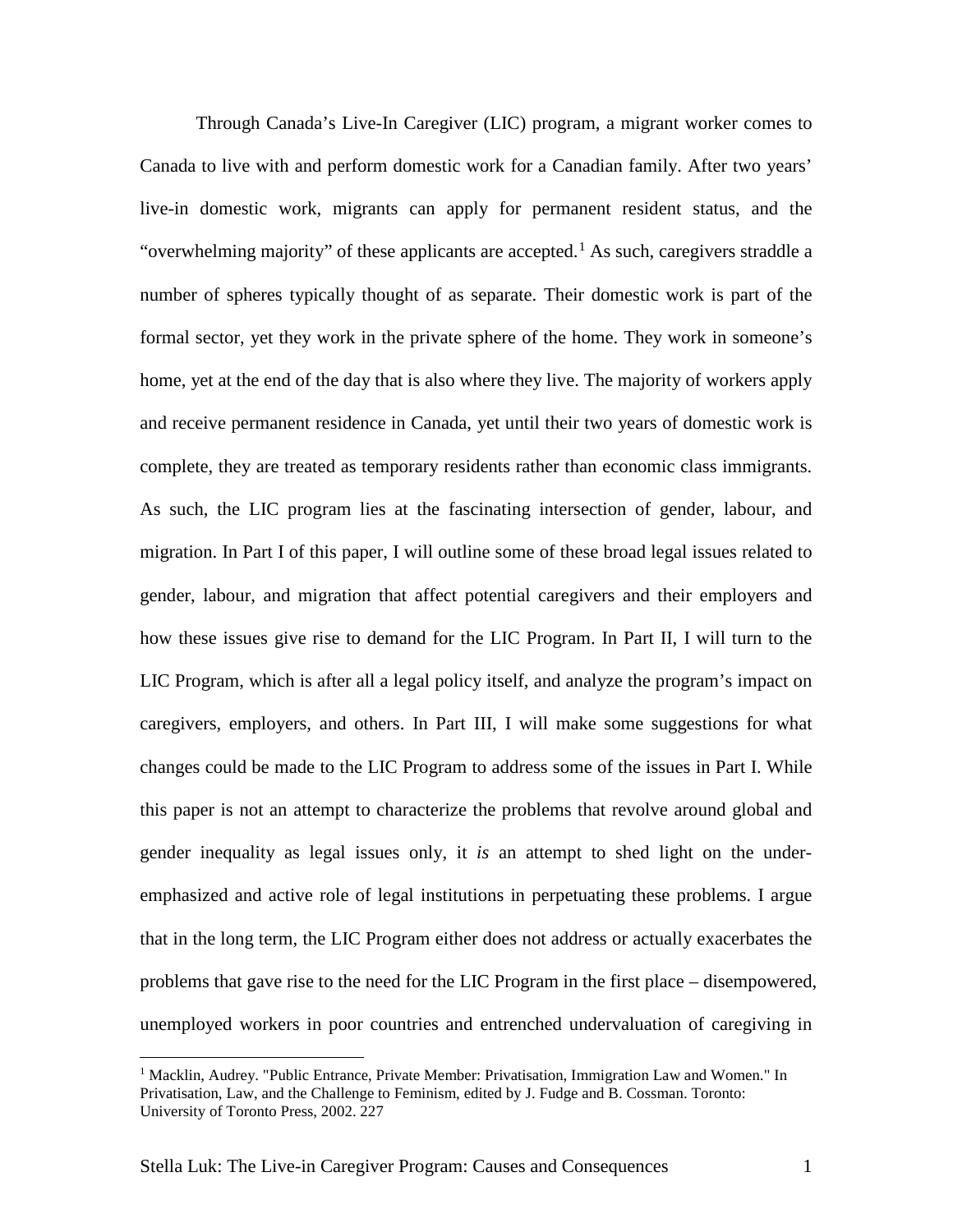rich countries. The program is a short-term patch on a problem that could and should be addressed by more creative reworking of underlying legal institutions.

## **Part I**

The demand and supply of caregivers that makes the LIC Program possible and appealing to some arises in part from a complex net of legal rules and norms. As Professor David Kennedy notes, for example, the wage rate in poor countries, which is one factor that determines the appeal of participating in the LIC Program, is

being set by the decisions of thousands of entrepreneurs, workers, and investors, each made in the shadow of rules — formal and informal, public and private, national and international — about the uses of property, the conditions for labour organization, the transport and trade of industrial inputs and outputs, patterns of credit and payment, immigration and so forth.<sup>[2](#page-1-0)</sup>

One such legal underpinning is the proliferation of the free market capitalist system promoted by international financial institutions (IFIs). Directly through conditional financial support and indirectly through such activities as publishing reports on governance policies, these legal reforms very generally speaking support opening borders, privatizing industries, and restructuring institutions to support market operations. Macklin identifies their effect on the Philippines, which dominates the global supply of domestic workers.

<span id="page-1-0"></span><sup>&</sup>lt;sup>2</sup> Kennedy, David. "Challenging Expert Rule: the Politics of Global Governance" (2005) 27 Sydney Law Review 5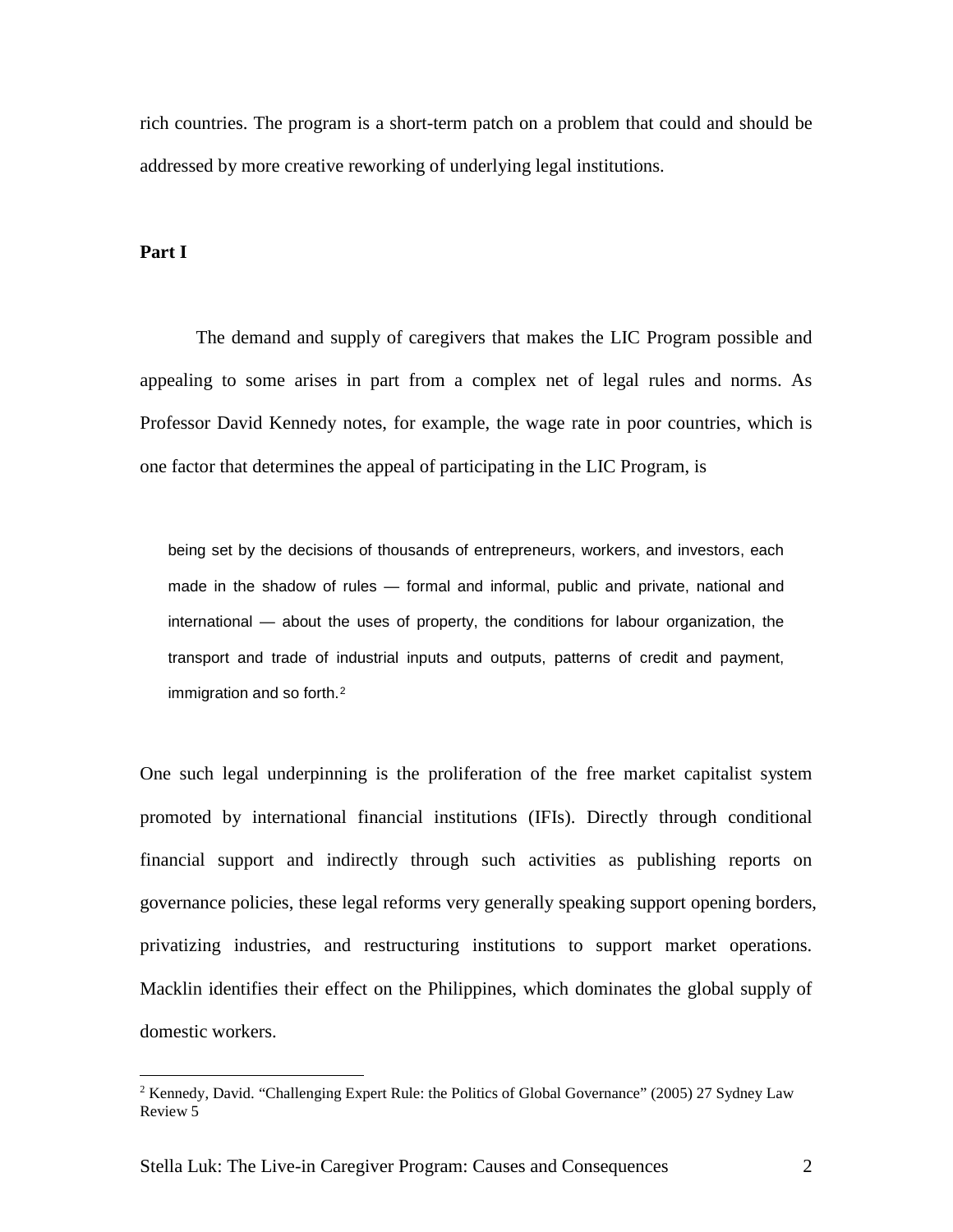In many less developed countries (LDCs), including the Philippines, IMF and World Bank global debt and restructuring policies mandate export-oriented development, deregulation of capital and industry, privatization of the public sector, and cuts to government spending. These policies often result in decline in health education and social services, increase in un- and underemployment, shrinkage in public sector employment, price jumps when subsidies are reduced, a deterioration in the status of women, and an expanding gap between rich and poor…[3](#page-2-0)

The overall effect of IFI doctrines is debatable, but at the very least, radical economic and legal restructuring does in the short term lead to destabilization and the displacement of people from their traditional forms of work and life. Such displacement is often called "freeing up" labour resources, which is a little misleading given that this "freedom" comes from being denied the choice to remain in the traditional forms of work. A trend related to this growth in insecurity and flexible labour is greater female participation in the workforce.<sup>[4](#page-2-1)</sup>

While destabilization and the resulting increase in unemployment generate pressure to lower wages in poor countries, another factor which contributes to the supply in caregivers is the tremendous economic benefit, by comparison, of earning rich country wages. But why are wages so much higher in rich countries? Arguments that labour remuneration in the global economy is based on productivity come out sounding hollow when caregivers in Canada and the US are paid so much more than caregivers in the

<span id="page-2-0"></span> <sup>3</sup> Macklin, *supra* note 213 at 227

<span id="page-2-1"></span><sup>4</sup> Standing, Guy "Global Feminization Through Flexible Labour: A Theme Revisited", (1989) 17(7) World Development 583. It might seem that the growth in insecurity and female labour market participation, mentioned above in the context of the Philippines, in relation to Canada might actually decrease the demand for a LIC Program, given that it would increase the supply of Canadian caregivers. Countervailing that is the lack of sufficient return on caregiver wages.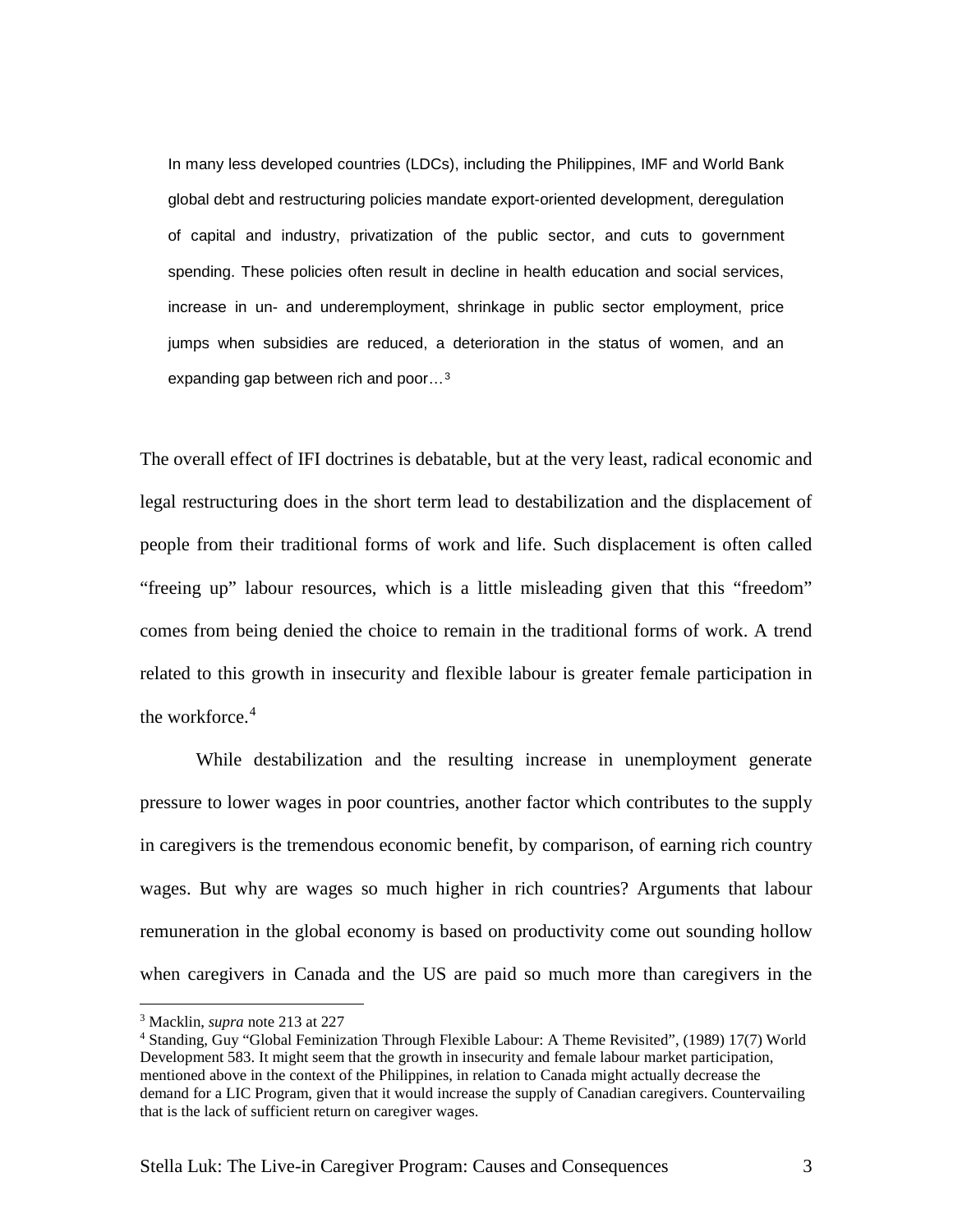Philippines for performing essentially the same work (Rather ironically, one result of this extreme wage differential is that some migrant caregivers hire their *own* caregivers to take care of their children left behind). How do legal decisions influence and help create this wage disparity? For one thing, the idea that money is freely universally interchangeable at all and on what terms that money is exchangeable are themselves legal decisions (grounded in economic theories, to be sure). It is a legal decision that how much a currency is worth is left for the market to determine, not, for example, considering the things that markets exclude and how much that money is actually worth on the ground – its purchasing power parity. Even the decision to promote trade is a decision to promote exchangeability, which is a decision to promote money, the global language of trade, which is a decision to promote working for money. The reasons for why Western wages are so attractive are numerous and beyond the scope of this paper – tying in to the issue of why there is so much inequality in the first place - but trends in liberalized trade have contributed to the phenomenon. Comparatively advantageous trade does not, after all, hold that both parties will benefit equally.

Another angle to examine the appeal of participating in the LIC Program is to examine how different options for potential caregivers have been curtailed. Here, again, the policy of liberalized trade could be said to play a part, inasmuch as it promotes specializing in one's comparative advantage. Low-skill women have a comparative advantage in raising children, not just because they bear the children, but because of gendered dispositions towards, for example, being nurturing. However, the simple fact that they are capitalizing on their skills as caregivers means that they are not capitalizing on other skills, other comparative advantages, left latent. In such a sense, markets only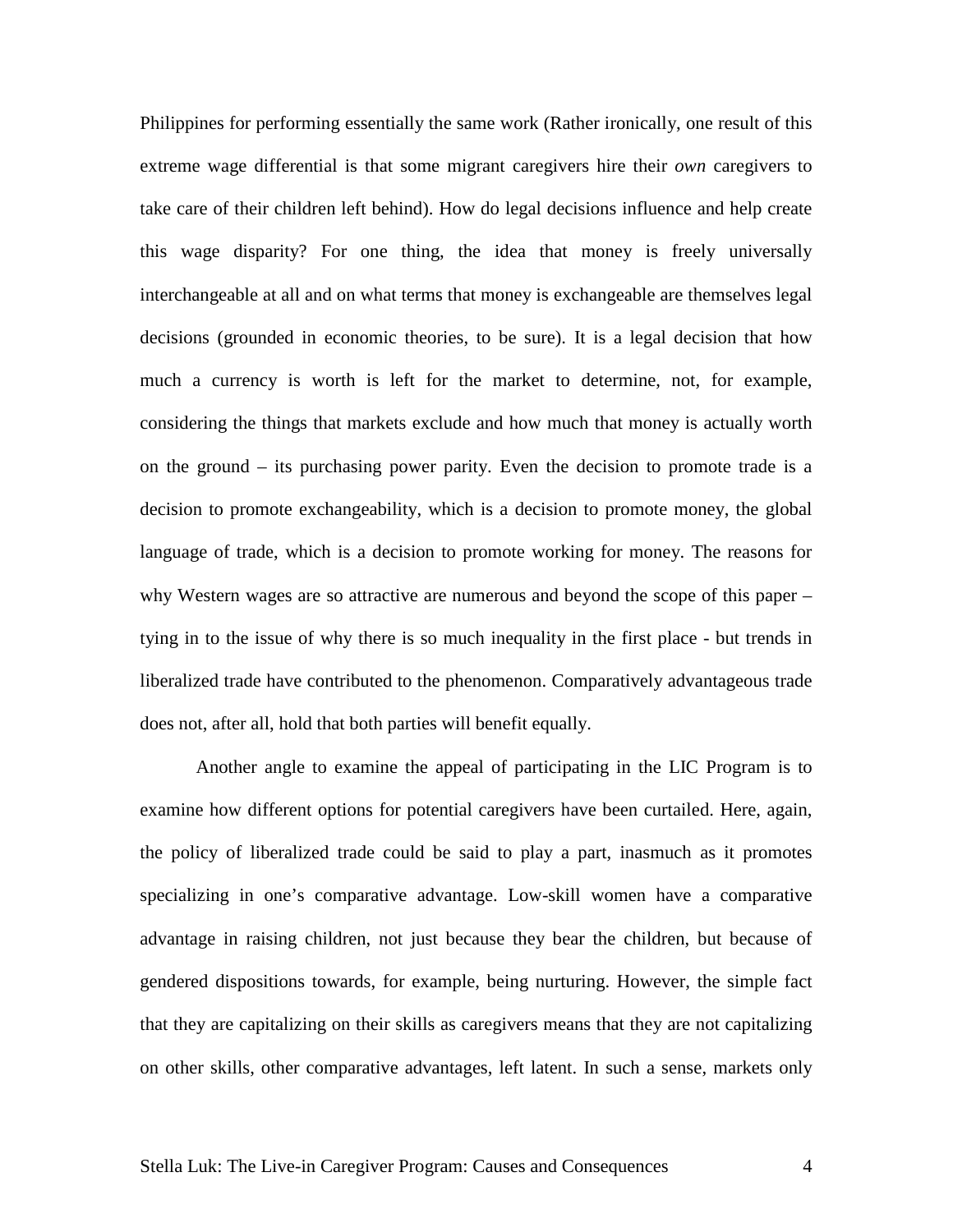serve to perpetuate already prevalent norms. Competitive pressures can only push workers into more productive roles (productivity being the chosen goal) if the productivity of those roles is properly recognized and choosing those roles is a possibility not limited by gendered and cultural barriers.

A more tangible way in which other options are curtailed is restrictive immigration laws. The LIC Program offers participants permanent residence status; how easy are alternative means of acquiring permanent residence status in rich countries? Certainly, it is not becoming any easier for relatively low-skill workers to get into Canada or the US, legally or illegally. Border control in the US against illegal migrants is increasingly deploying stricter, military means, making illegal migration to the  $US^5$  $US^5$  either more dangerous, more expensive, $6$  or both. In Canada, immigration barriers also remain high, even when open borders so well aligns with liberalized trade, with equality ideals, and with Canada's demographic needs. [7](#page-4-2) But low-skill workers with no family connections in Canada and no strong claim to refugee status would likely not qualify as skilled workers or protected persons, or under the business or family classes.<sup>[8](#page-4-3)</sup> Even if the government decided to increase its immigration quotas across the board, low-skill workers would still not benefit much; they are only a small proportion of those let in.<sup>[9](#page-4-4)</sup> As

<span id="page-4-1"></span>*Mexican Harvesters in Canada*. Montreal: McGill-Queen.s University Press, 2002, pg. 299 <sup>7</sup> Macklin, *supra* note 1 at 225. The Charter illustrates how important we hold mobility rights, at least to

<span id="page-4-2"></span>Canadians. Mobility rights (s. 6) are enshrined in our Charter and are not even subject to the notwithstanding clause the way that our fundamental freedoms (s. 2) and liberty rights are (s. 7 to 14).

<span id="page-4-0"></span> <sup>5</sup> Santos, Alvaros "Working Borders: Linking Debates About Insourcing and Outsourcing of Capital and Labor", University of Texas Law School, February 10-11, 2005, 40 Texas International Law Journal 4, 691 <sup>6</sup> 1500 USD for a coyote to get you into the US. Basok, Tanya, *Tortillas and Tomatoes: Transmigrant* 

<span id="page-4-3"></span> $8$  Non-citizens in Canada can be categorized into temporary residents, economic class immigrants (including skilled workers, business class, and live-in caregivers), family class, and protected persons. See "Immigration to Canada" Citizenship and Immigration Canada (13 November 2003), online: <http://www.cic.gc.ca/english/immigrate/index.html>

<span id="page-4-4"></span><sup>&</sup>lt;sup>9</sup> See "Citizenship Acquisition Rates in the 1990s" Citizenship and Immigration Canada (17 September 2004) online: [<http://www.cic.gc.ca/english/monitor/issue06/06-feature.html>](http://www.cic.gc.ca/english/monitor/issue06/06-feature.html) [Citizenship Acquisition Rates]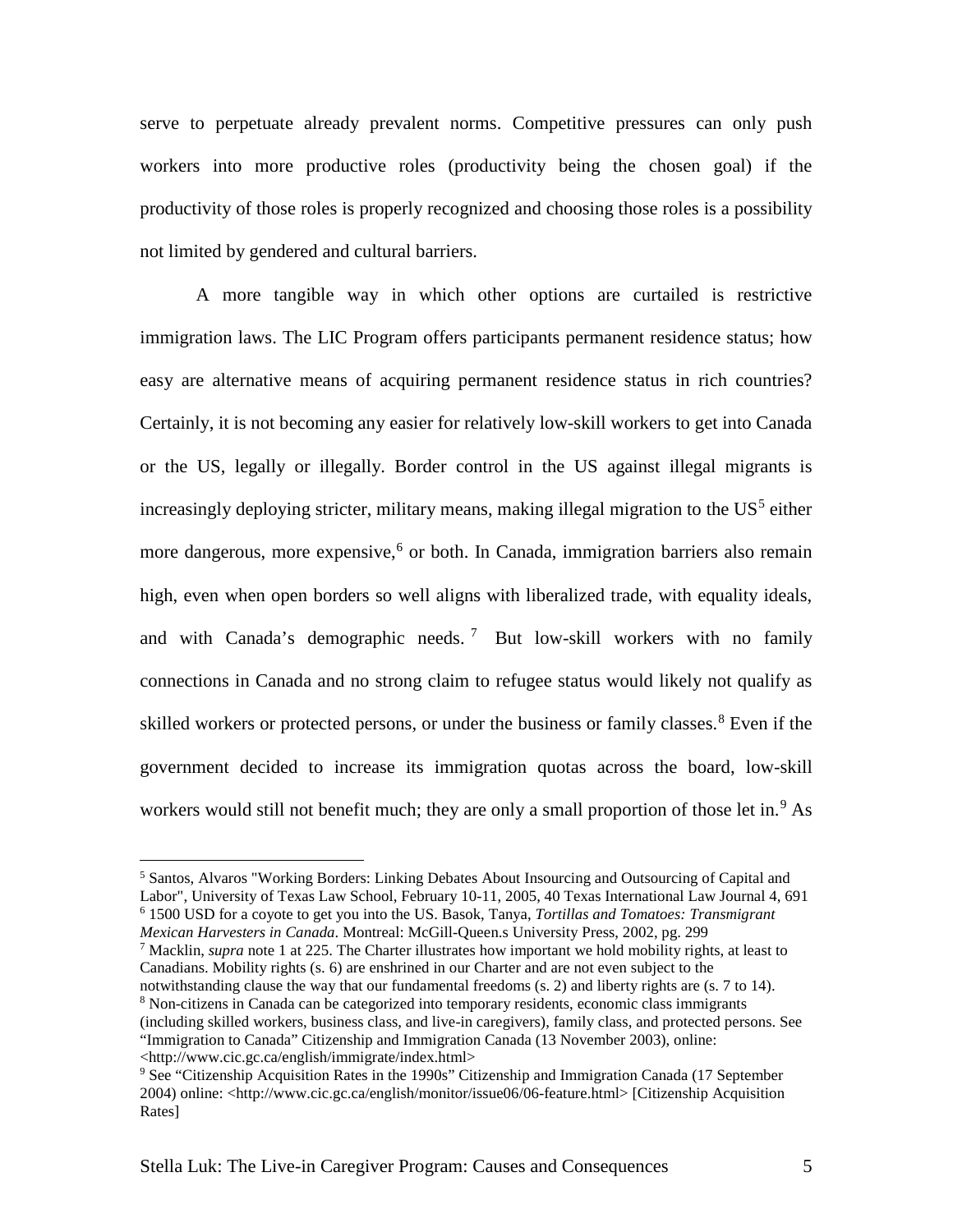a result, temporary worker programs like the LIC Program may be the most feasible way for low-skill workers to get permanent resident status in Canada, legally at any rate.

Legal rules and restructuring have not only increased the supply of migrant caregivers, but also, on the other side of the equation, the demand for their work.<sup>[10](#page-5-0)</sup> The valuation of domestic work is the result of ingrained institutions that determine where we place value. Labour markets do not acknowledge the value of the reproductive economy, treating reproductive work as costs rather than benefits, valuing things like mobility and "commitment," and penalizing domestic responsibilities.<sup>[11](#page-5-1)</sup> The problem is that caregiving still needs to be done in each household that chooses to have children, regardless of how economically valuable that household's paid work is. So while women themselves have been recognized, at least officially, as equals, the productive, skill-demanding work that they have historically done of raising children remains undervalued. And regulatory efforts to recognize this work in the formal economy through government-funded childcare and mandatory maternity leave are threatened by the trend towards privatization and the growth of insecure work respectively.<sup>[12](#page-5-2)</sup> At the same time, the incomes of upper/middle-class families who would most likely employ a migrant caregiver are rising

<span id="page-5-0"></span> $10$  It would be an overstatement to attribute the growth in female labour market participation as inadvertent fallouts of legal rules over, for example, the feminist movement in the West, just as I believe that laws can only go so far in changing culture and mentalities about gender. That said, legal institutions exhibit these norms and these norms can be challenged by challenging the footprint they leave in legal policy.

<span id="page-5-1"></span><sup>&</sup>lt;sup>11</sup> Elson, Diane "Labor Markets as Gendered Institutions: Equality, Efficiency and Empowerment Issues", (1999) 27:3 World Development 611

<span id="page-5-2"></span> $12$  Government support for childcare, which has been part of the response to this problem, is threatened by the trend against government funded social services and the interrelated erosion of the tax base that Braithwaite discusses. Employee benefits like maternity leave, which has also been part of the response to this problem, is denied to the growing numbers of insecure workers (part-time, contractors…etc.). Neither of these concerns are, however, relevant for the upper/middle-class families who would be employing a caregiver, since the issue is not not being able to afford it, but having too high of an opportunity cost to do it.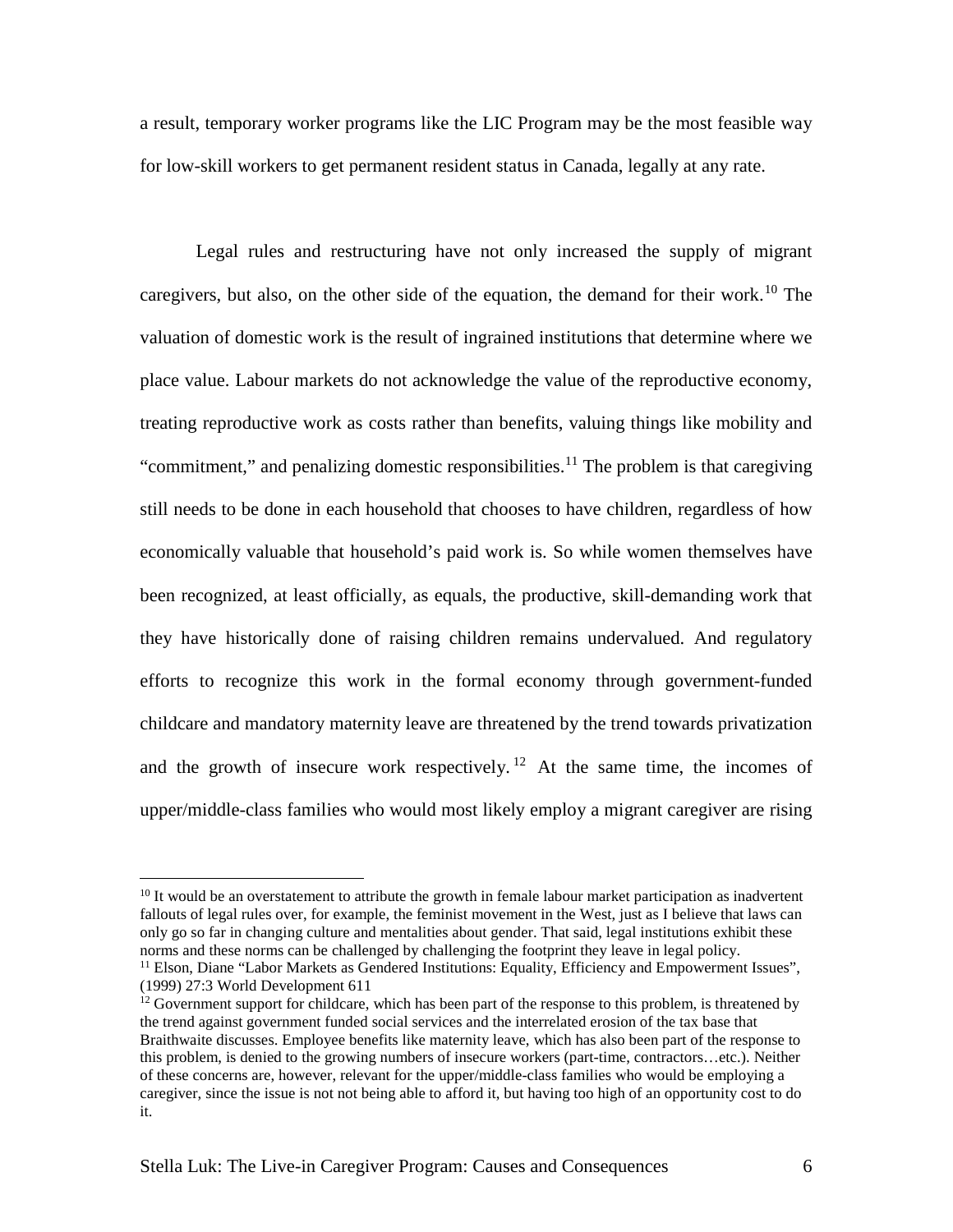in both an absolute and relative sense,  $^{13}$  $^{13}$  $^{13}$  making the perceived opportunity cost of staying at home not only a critical factor, but one of growing importance.

What's more, the employers of these upper/middle-class families would be subject to the same competitive pressures of the free-market economy as everyone else. While this may not translate into cutting wages for these high-skill workers, it could very well (although the evidence is not conclusive<sup>14</sup>) translate into demanding longer hours of work and stronger commitments from them, at the expense of their ability to handle their domestic concerns and indirectly, then, at the expense of caregivers.

## **Part II**

The legal institutions mentioned above, related to trade, immigration, and gendered labour, have at least contributed to, if not created, a system where female lowskill workers in poor countries need jobs and are not finding them at home, and where upper/middle-class families in rich countries are engaging in a demanding labour market that undervalues domestic obligations. The solution the government has come up with is the LIC Program. But the LIC Program is more than a neutral response; it is a conscious legislative decision that, in attempting to allay certain tensions, also promotes certain values and norms. I argue the LIC Program promotes the separation of families, exploits migrants, and legitimizes gendered norms, while doing little to affect international

<span id="page-6-0"></span> <sup>13</sup> See Milanovic, Branko *Worlds Apart: Measuring International and Global Inequality* (Princeton: Princeton University Press, 2005)

<span id="page-6-1"></span><sup>&</sup>lt;sup>14</sup> Sociologist Juliet Schor has conducted studies and argued that upper/middle-class Americans are increasingly being overworked, but her conclusions have been challenged. See Schor, Juliet. *The Overworked American*: *The Unexpected Decline of Leisure*, (Newton: Basic Books, 1992)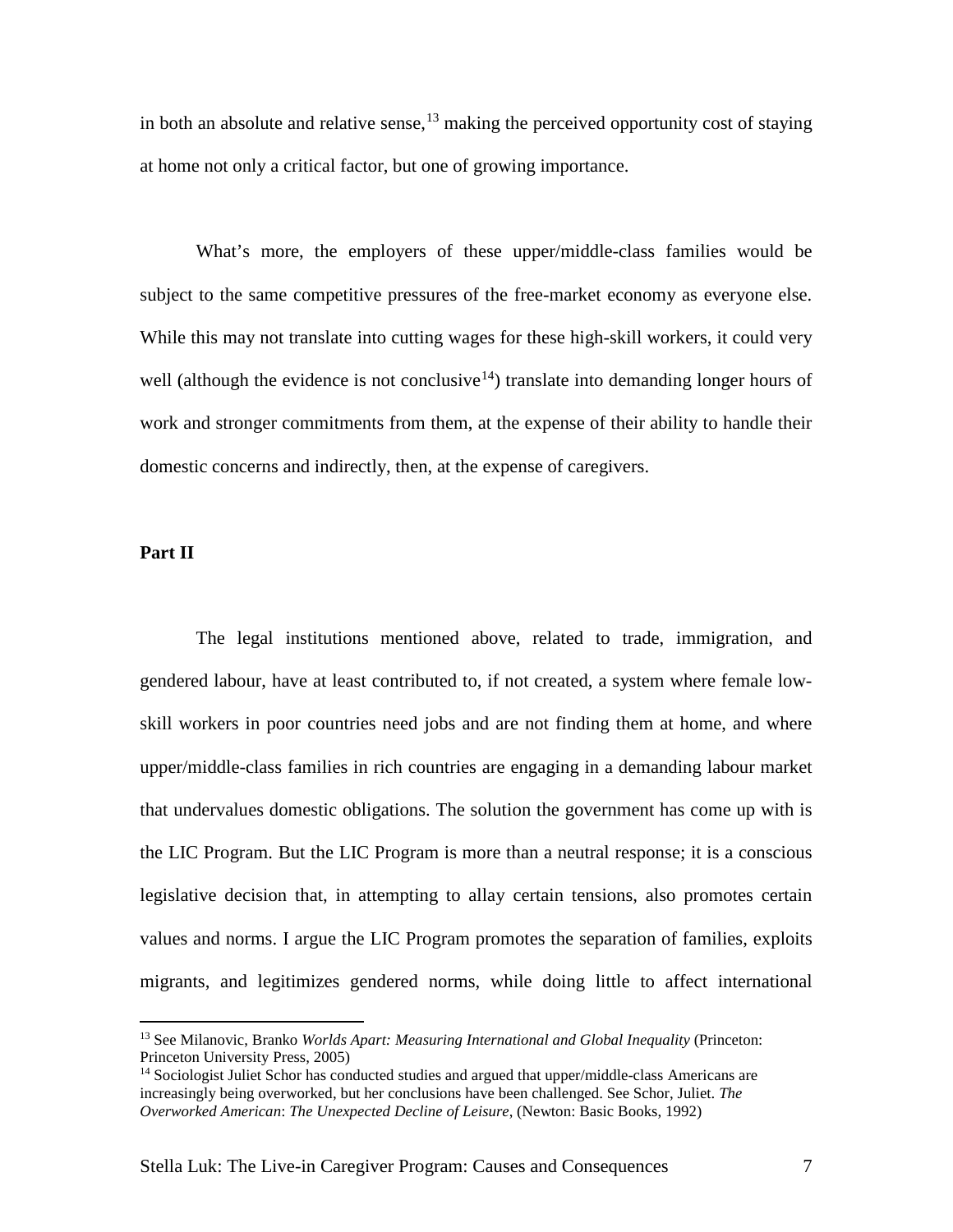poverty and instability issues. My argument will focus on a presumably common case of caregivers who leave behind dependents in order to come work for upper/middle-class two-income families in Canada. Caregivers are not officially barred from bringing family but are effectively so<sup>[15](#page-7-0)</sup>; and presumably only upper/middle-class families could afford a full-time caregiver, whether a migrant one or not.

One of the first arguments that proponents of the LIC Program will advance is that participants choose to do it; hence, it must be the best option of those available to them. The attraction of higher wages and permanent residence status, it is argued, outweighs the nature and environment of the work and the separation from home and family. Moreover, the fact that the program is highly competitive means that many more people want to be caregivers than the program even allows.<sup>[16](#page-7-1)</sup> But it is not enough to jump to this facile conclusion; frameworks cannot be wholly evaluated from the perspective of the ones bound within those frames. The issue is not what are the various injustices and hard choices faced by individuals around the world who engage in the program, but whether it is a legitimate, effective, and normatively desirable government action. Government actions should draw some guidance from the *Charter,*[17](#page-7-2) and in particular the section 7 right to life, liberty, and security of the person which is guaranteed to all people in Canada.<sup>[18](#page-7-3)</sup> Otherwise, by perpetuating the belief that exploiting cheap foreign labour is acceptable, it erodes societal morals.

<span id="page-7-0"></span> <sup>15</sup> Caregiver selection is a market-driven process which, *especially* because they are *live-in* caregivers, effectively excludes the hiring of caregivers who want to bring along dependents.

<span id="page-7-2"></span><span id="page-7-1"></span><sup>&</sup>lt;sup>16</sup> Macklin, *supra* note 1<br><sup>17</sup> Seneca College of Applied Arts and Technology v. Bhadauria [1981] 2 S.C.R. 181

<span id="page-7-3"></span> $18$  Though section 7 of the Charter does not protect socio-economic rights (by and large), that does not mean that the protection of socio-economic rights to life, liberty, and security of the person do not inform policy and legislative decisions.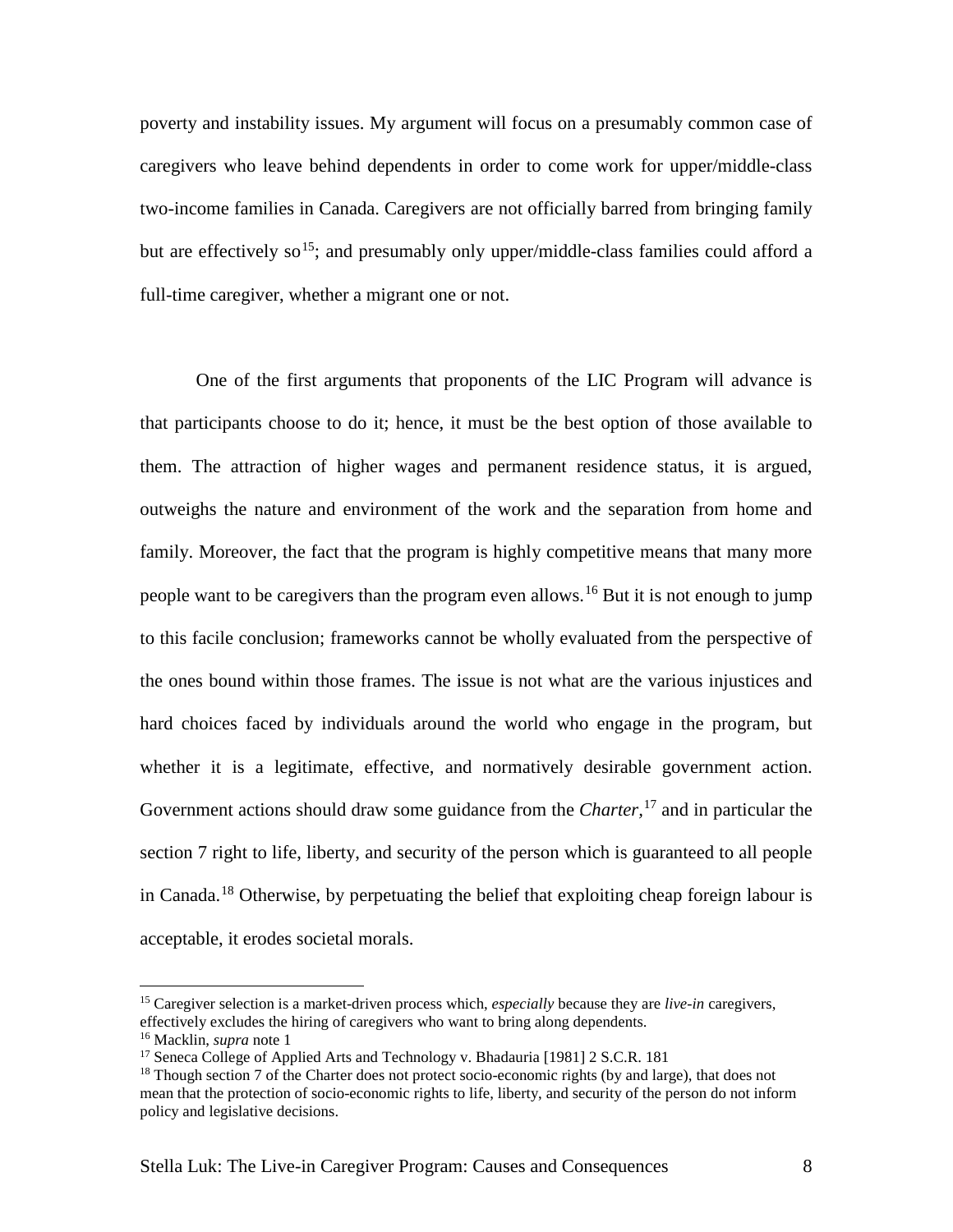Another argument that could be advanced in support of the LIC Program is that it works as an indirect subsidy to high-skill work in Canada.<sup>[19](#page-8-0)</sup> Or it is an indirect means of promoting economic productivity in Canada, since it encourages or at least enables the parents in these families to work (although having a caregiver does not necessarily induce a parent to enter the labour force; and the fact that the parents are upper income does not necessarily mean they are highly paid at work). The LIC Program could also even be seen as an indirect means of encouraging high-skill workers to reproduce.<sup>[20](#page-8-1)</sup> However, from an economic perspective, subsidies are typically a bad thing. They artificially sustain industries that either should not need the subsidy or should not exist in the first place and stifle the normal market pressures that would induce people into their naturally most productive role. But putting that argument aside, the program also perpetuates the stratification of Canadians society by only aiding richer families. Poorer families who cannot afford a caregiver full-time must pay higher prices per hour for more intermittent care and must take care of their own children more themselves.

Turning from refuting arguments for the LIC Program to my arguments against it, first off, it imposes hardship on the caregiver herself. In order to participate in the LIC Program, perhaps the largest cost she feels directly is leaving behind her family and social connections in order to work in Canada. Professor Walzer notes:

<span id="page-8-0"></span><sup>&</sup>lt;sup>19</sup> Similar to how Basok argues Mexican Seasonal Agricultural Workers' Program is in essence an agricultural subsidy, although the term "subsidy" in these contexts is a little misleading in the sense that the government is not channeling money directly into this program.

<span id="page-8-1"></span><sup>&</sup>lt;sup>20</sup> In fact, importing migrant labour in general can be seen as a way to avoid reproduction costs Macklin, *supra* note 1 at 227 by importing labour ready-made.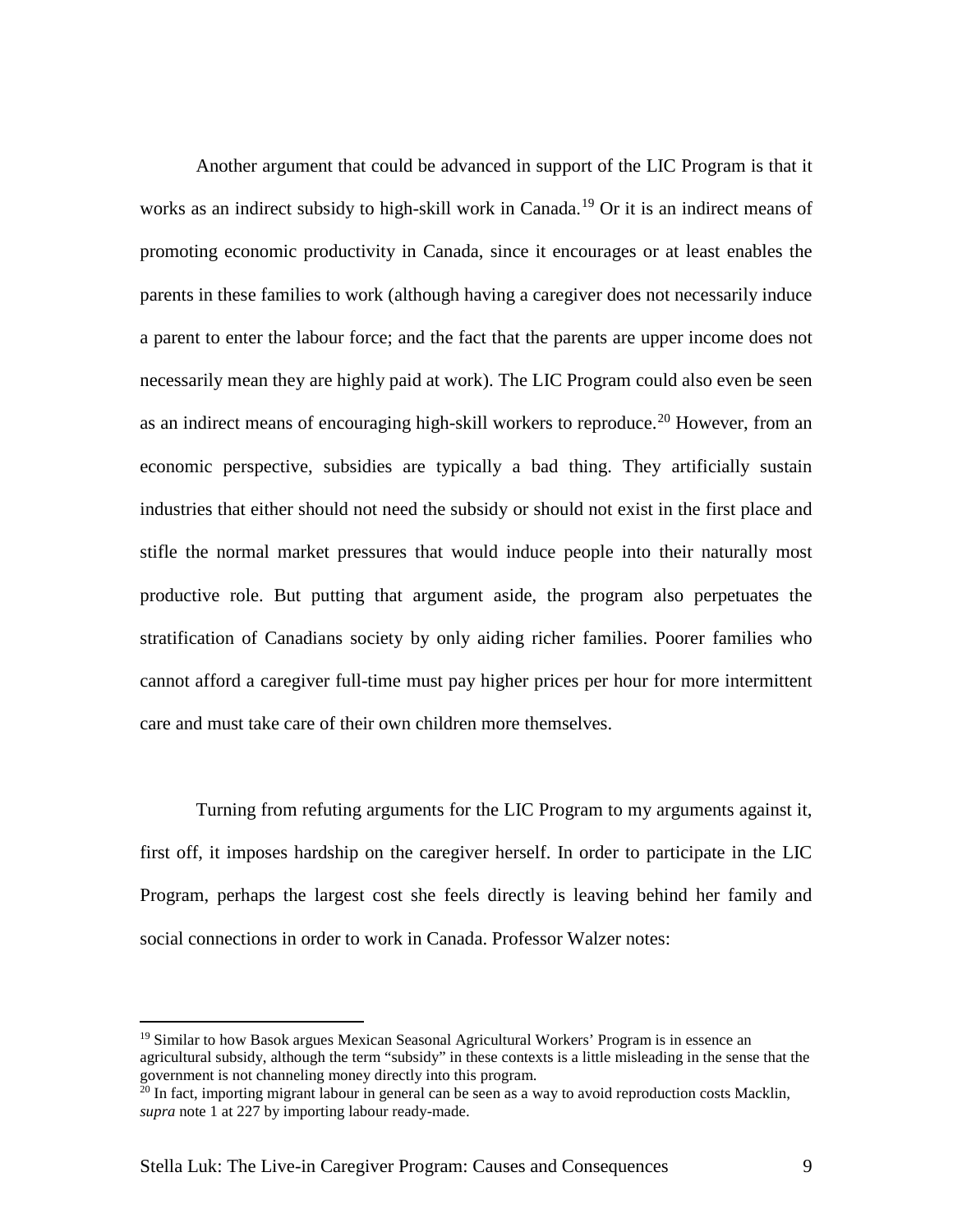Most human beings do not love to move. They normally feel attached to their native land and to the particular language, culture, and community in which they grew up and in which they feel at home. They seek to move only when life is very difficult where they are.<sup>[21](#page-9-0)</sup>

It may be easy to underestimate the extent of this cost in our liberalized society with its arguably eroded sense of community and culture. In addition, the hardship goes both ways, as the caregivers' dependents, for example, may benefit from remittances but lose out on her support and care. While immediate family also eventually have the opportunity of migrating themselves, they must first get by for two years without the caregiver.

The LIC Program also promotes a dubious evolution in family structure, not only by depriving developing country families of their mothers, but also introducing an employee into Canadian families. While historically speaking there is certainly nothing new about having a live-in caregiver in a family,  $2^2$  nowadays two things are different. Firstly, a live-in caregiver is likely to be living in a family where both parents are working. Thus, by facilitating the delegation of child raising responsibilities to a caregiver, the LIC Program indirectly enables parents not to spend as much time with their children. Secondly, I believe our society now recognizes the value of *both* parents spending time with and having time to spend with their children. Supreme Court Justice Dickson, in a case about a mandatory weekly day of rest, said

<span id="page-9-0"></span> <sup>21</sup> See Carens, Joseph "Aliens and Citizens: The Case for Open Borders", 49 Rev. Pol. 251 (1987)

<span id="page-9-1"></span><sup>&</sup>lt;sup>22</sup> Not to imply that something is justified because it is a historic practice, although I think it is fair to say that if something is a historic practice that still continues today then there is a presumption the practice is justifiable.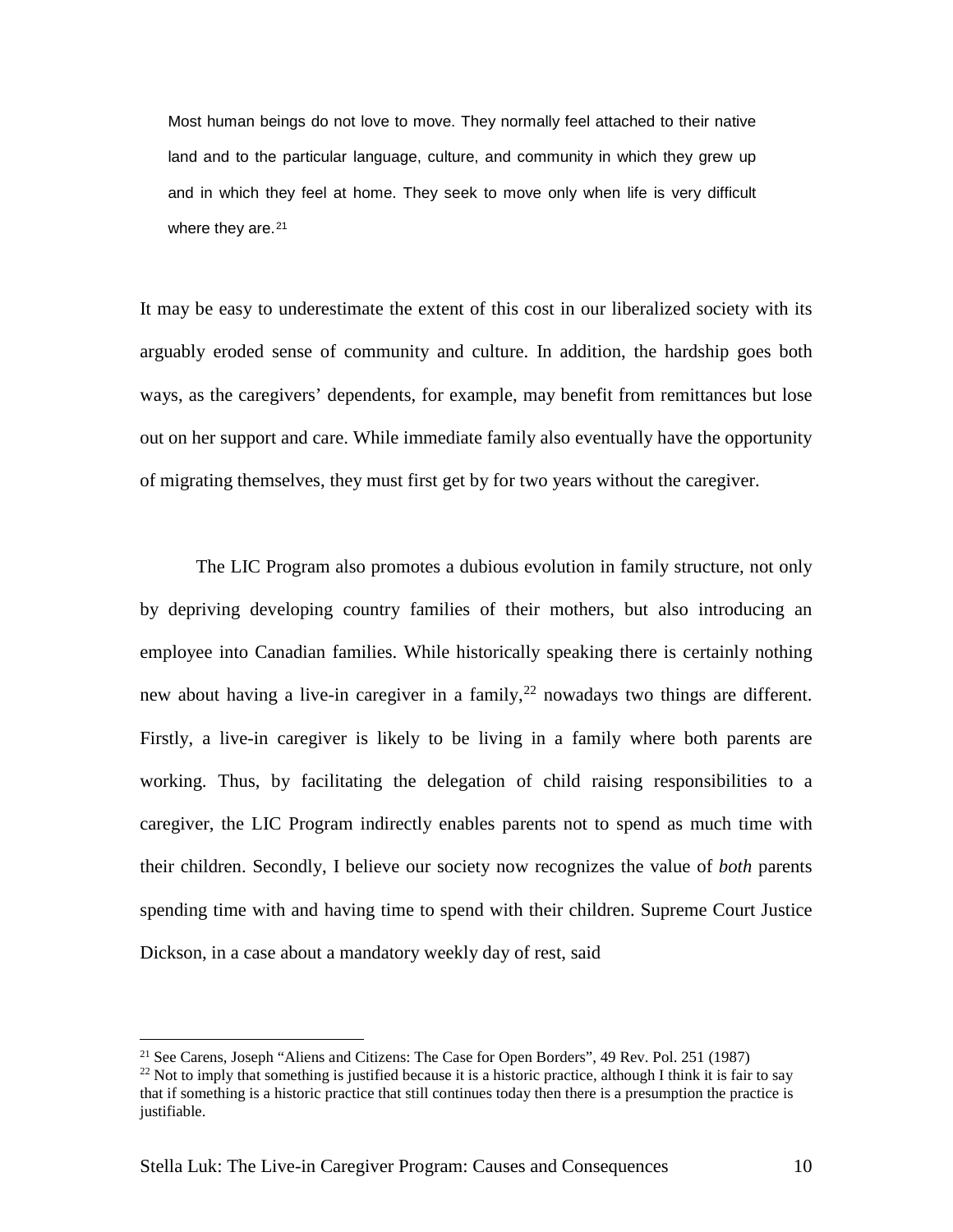The aim of protecting workers, families and communities from a diminution of opportunity to experience the fulfilment offered by family activities, and from the alienation of the individual from his or her closest social bonds, is not one which I regard as unimportant or trivial.<sup>[23](#page-10-0)</sup>

And yet, the LIC Program fragments families both abroad and, arguably, in Canada.

The concern that arises more directly out of the LIC Program itself, however, is that the caregiver must submit to a vastly unequal employment relationship. Typically, the most an employer can do is fire an employee. Here, caregivers risk the loss of an opportunity to earn a decent income outside their country.<sup>[24](#page-10-1)</sup> Typically, employees go home at the end of the day to engage in the rest of their life. Here, employees stay at work. Even if they did not, their familial and social dislocations do not leave them much of a "rest of their life" to "come home" to. Typically, labour standards bodies have some oversight. Here, the environment is essentially off limits to labour standards bodies. Typically, employees outnumber the employers and their rights to unionize and to collective bargaining are protected. Here, caregivers are isolated, outnumbered, and in a foreign country. Unionization is effectively impossible. <sup>[25](#page-10-2)</sup> And depending on the jurisdiction, medical insurance and workers' compensation might be at the employers' discretion.<sup>[26](#page-10-3)</sup>

Thus, the LIC Program interacts with private and employment law norms to disempower caregivers. Property law and constitutionally protected rights of privacy

<span id="page-10-0"></span> <sup>23</sup> R. v. Edwards Books and Art Ltd. [1986] 2 S.C.R. 713

<span id="page-10-1"></span><sup>24</sup> Basok, *supra* note 6 at 16. Similar hardships are faced the Mexican Seasonal Agricultural Workers.

<span id="page-10-2"></span><sup>25</sup> Macklin, *supra* note 1 at 231

<span id="page-10-3"></span><sup>26</sup> See Citizenship Acquisition Rates, *supra* note 9 at

[<sup>&</sup>lt;http://www.cic.gc.ca/english/pub/caregiver/caregiver-2.html#8>](http://www.cic.gc.ca/english/pub/caregiver/caregiver-2.html#8)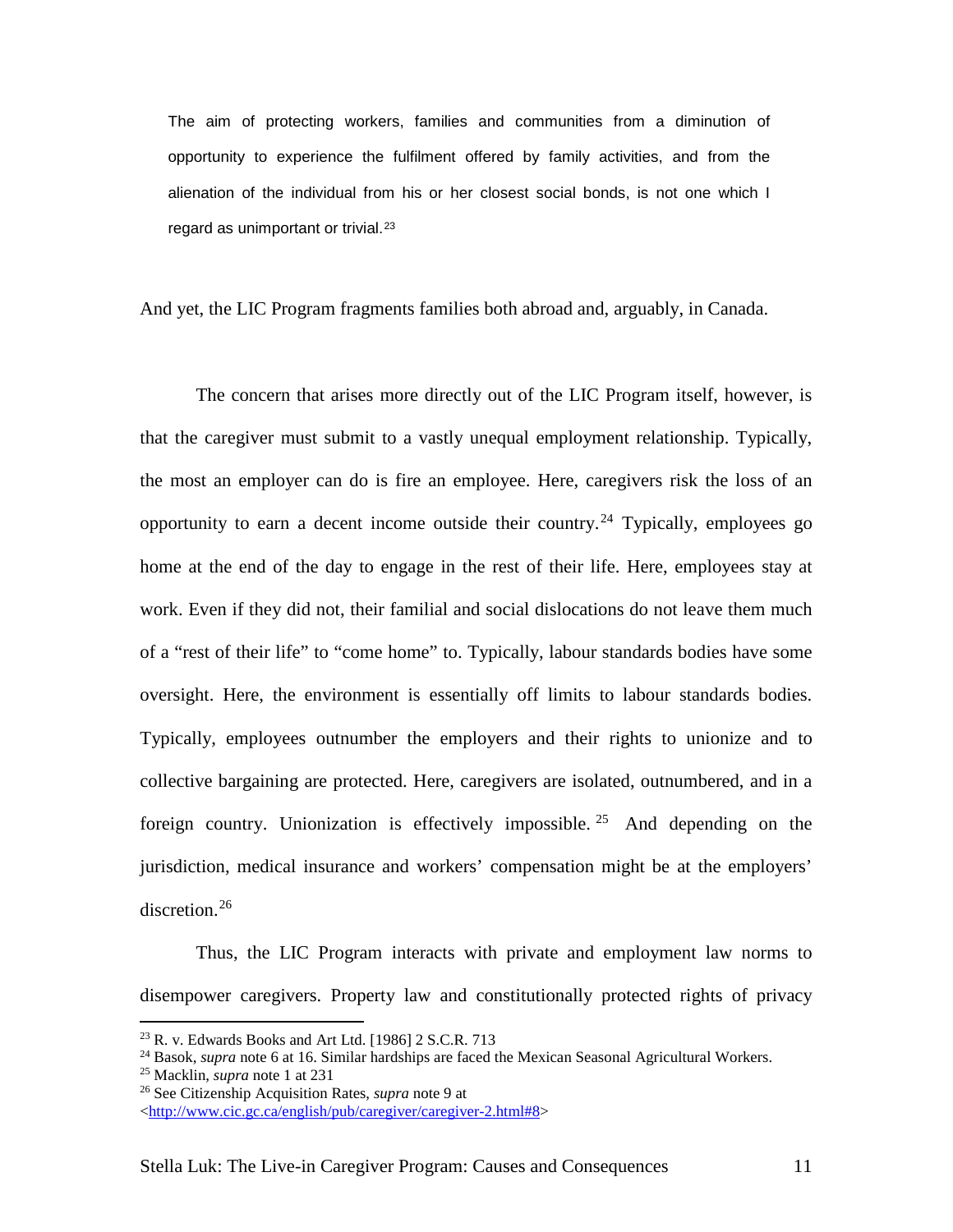protect the household from the scrutiny, but also the protection, of the state. Contract and employment law govern the employment relationship, outlining the rights a caregiver is supposed to have. Yet because the burden of proof on breach of contract lies with the caregiver, the effective result is virtually no protection at all. As the government emphasizes, it has "no authority to intervene in the employer-employee relationship or to enforce the conditions of employment."[27](#page-11-0) Perhaps this environment does not guarantee abuse, but it certainly facilitates it. The ILO

has documented the often abusive and unprotected working conditions of domestic workers in a range of destination countries…Domestic workers are especially vulnerable to forced labour because of the unprotected nature of their work and the highly personalized relationship between the worker and employer…Although labour inspection is required in all employment situations, in practice the home is out of bounds for labour inspectors.[28](#page-11-1)

The competition-induced pressure that might pressure employers to spend more time at work, as mentioned above, could easily translate into pressure on the caregiver as well, to work longer hours despite the rights "guaranteed" in the employment contract. In a way, this non-transparent chain of command fits into and feeds the larger trend of vertically disintegrated chains of production where costs are passed down from one party to the next. (A third example of how costs are pushed down is how caregivers are now

<span id="page-11-0"></span> <sup>27</sup> *Ibid*.

<span id="page-11-1"></span><sup>28</sup> ILO, *A Global Alliance Against Forced Labour* (Geneva: ILO, 2005) para. 237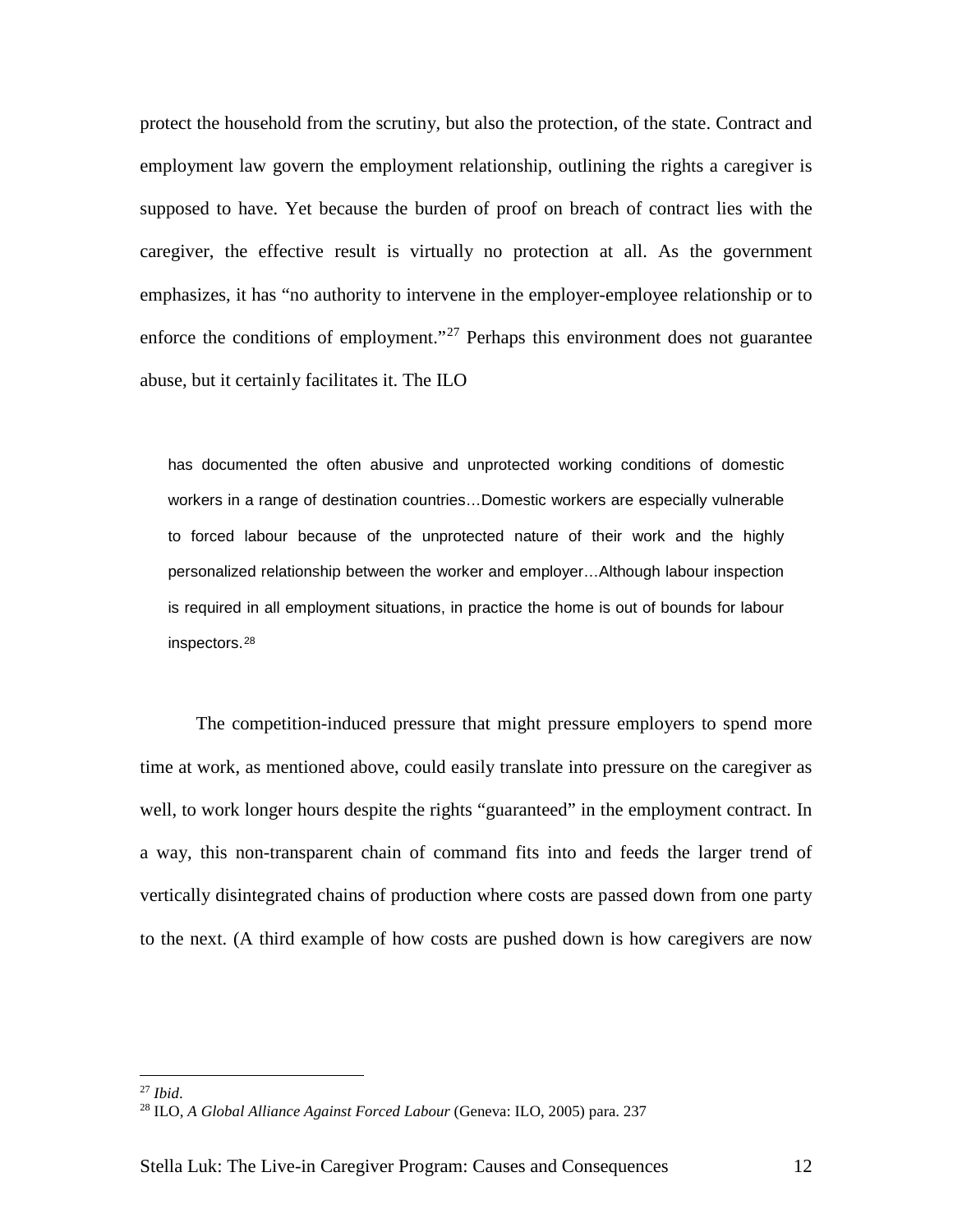being used to care for the sick and elderly, providing services that used to be covered by the healthcare system, but which now are contracted out.<sup>[29](#page-12-0)</sup>)

The opportunities for abuse do not end there. In contrast with the Mexican Seasonal Agricultural Workers Program, the selection of caregivers is also a decentralized, market-driven process. Lacking governmental oversight, private matching agencies that arise from migrant worker programs have been identified with coercive practices, both in developing and developed countries.[30](#page-12-1)

Protection from employer exploitation is not the only responsibility the Canadian government avoids. For example, both caregivers' employers and Canada are shielded from having to recognize the dependency of the range of relatives who may be depending on caregivers' incomes by the fact that caregivers must come alone. Canadian law that recognizes family responsibilities and protects children is thus circumvented when it comes to caregivers' children. In fact, this setup even benefits Canadian employers. In an environment that is devoid of social commitments, it is easier for caregivers to devote their full attention to their employers' children, rather than the caregiver's children left overseas (Similar arrangements facilitate devotion to work in a range of temporary migrant worker programs. [31](#page-12-2) ). By *de facto* preventing a caregiver from bringing dependents to Canada during her term as a caregiver, the government and employers ignore the fact that she might have dependents relying on her remittances. But as long as

<span id="page-12-0"></span> <sup>29</sup> Macklin, *supra* note 1 at 111

<span id="page-12-1"></span><sup>30</sup> ILO, *supra* note 28 at para. 293

<span id="page-12-2"></span><sup>&</sup>lt;sup>31</sup> See for example the Mexican Seasonal Agricultural Workers Program pg. 314.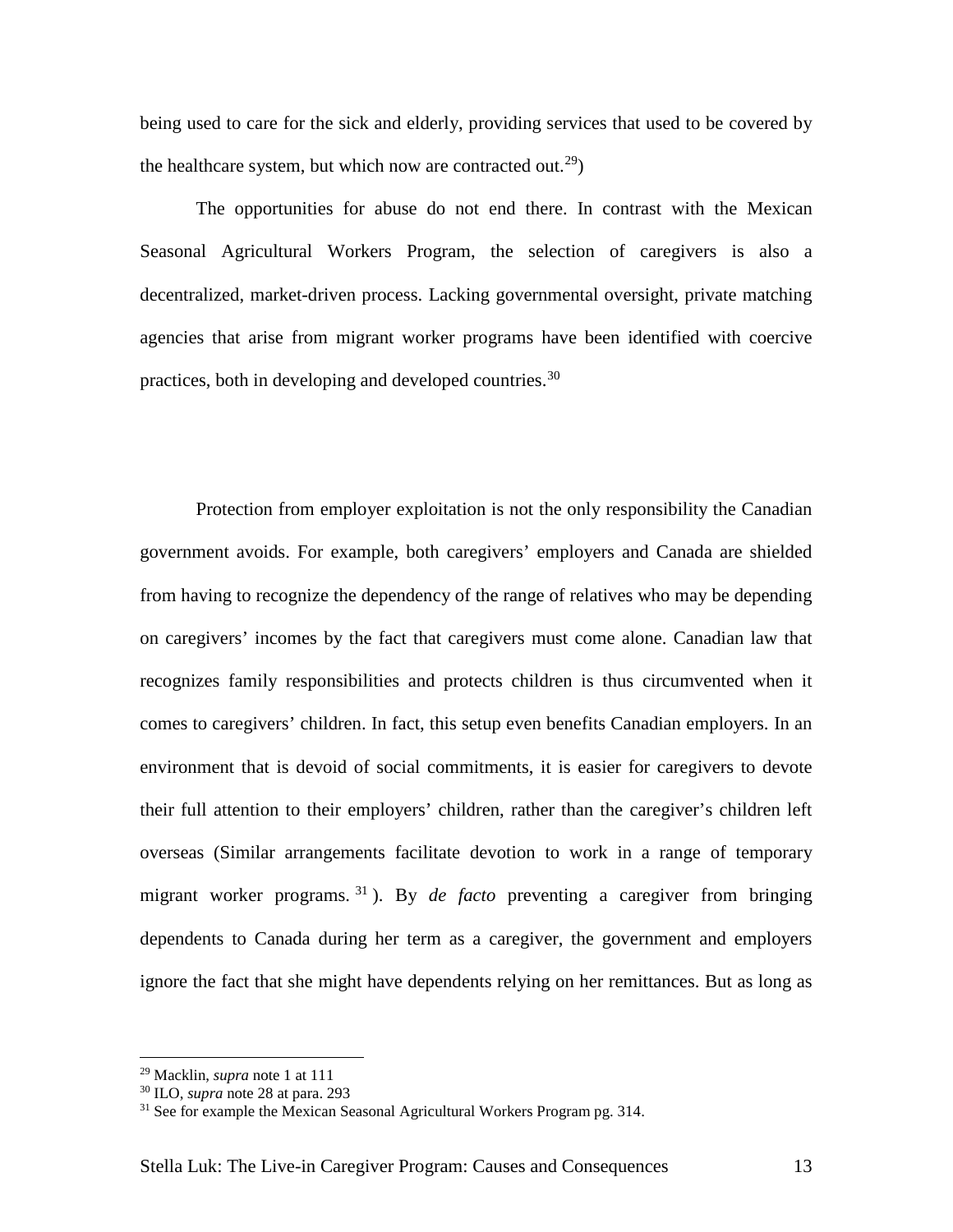the care of dependents is a burden disproportionately born by women, any equitable work scheme should recognize the extra burden on those supporting dependents.

My last few objections pertain to how the LIC Program perpetuates gendered norms. A critical legal theorist has argued that

The most common cultural effect of legal discourse is to legitimate the status quo, that is, to induce people to believe that existing social arrangements are fair or, at any rate, the best we can do. Elite legal discourses 'naturalize' the background rules that sustain the social status quo. [32](#page-13-0)

That seems to be exactly what the LIC Program is doing. As mentioned, the program perpetuates the stratification of Canadian society by providing cheap caregivers to rich families. Moreover, if the LIC Program did not exist, two things would happen. Women and men would stay at home more to do the work themselves and other, wealthier women and men would pay more to hire Canadian caregivers; thus, the LIC Program keeps reproductive costs low by intervening on the supply side of "normal" supply and demand. Moreover, by assuaging the concerns of the upper class, the LIC Program defuses the political momentum that might arise from the systemic failure to valuate affordable child care appropriately.<sup>[33](#page-13-1)</sup> The LIC Program subdues dissent while keeping the recognized value of caregiving down.

 <sup>32</sup> Basok, *supra* note 6 at 65

<span id="page-13-1"></span><span id="page-13-0"></span><sup>33</sup> Macklin, *supra* note 1 at 277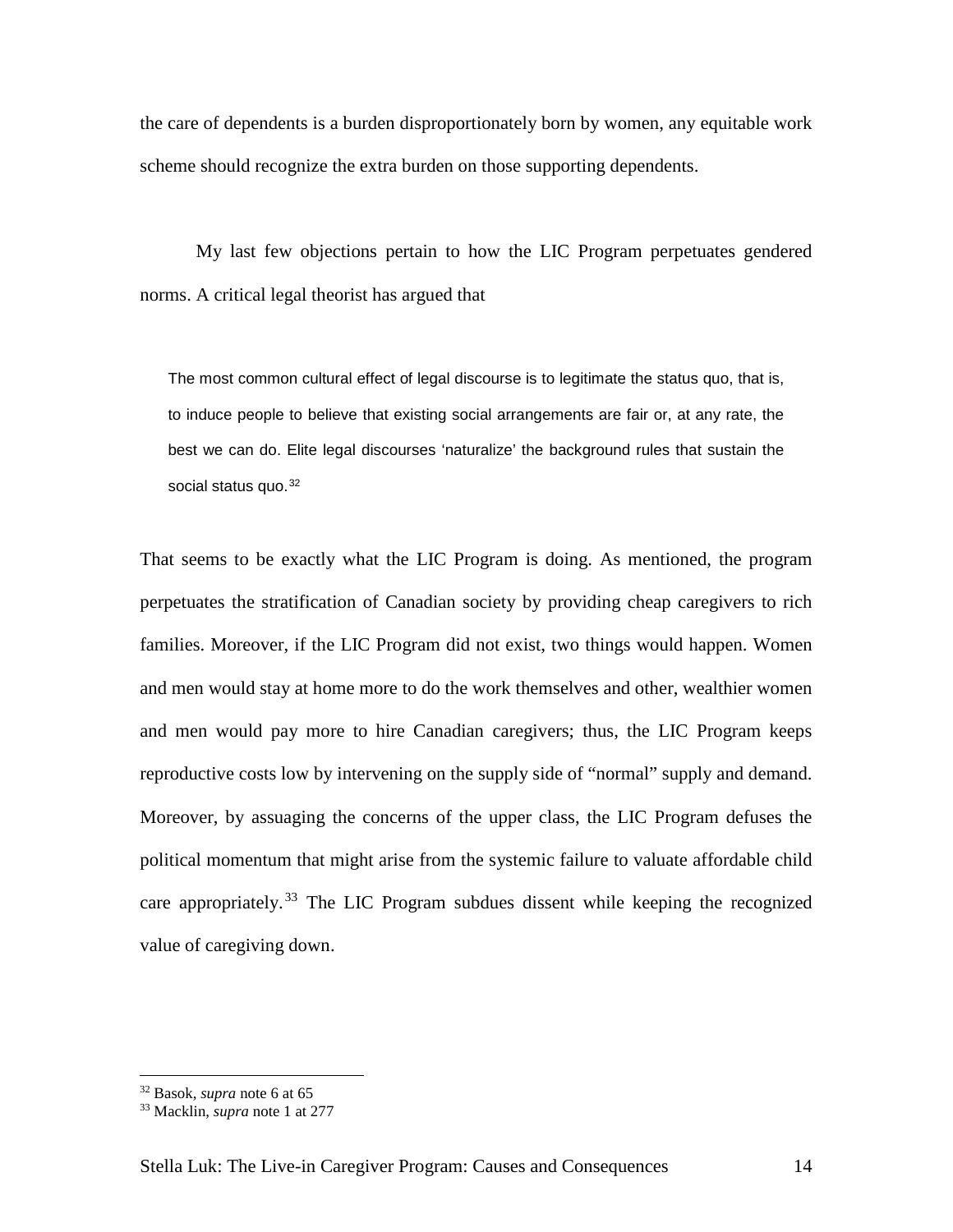Another gendered norm that programs like the LIC Program perpetuate internationally is the classification of women in roles as domestic servants. The Philippines must make a niche for itself in the globalized economy; and in part because there is demand created by such migrant caregiver programs as ours, it has chosen its niche to be migrant caregiving. In marketing its caregivers, the Filipino state reaffirms the conception of the low-cost, low-skill, submissive female caregiver,  $34$  which lies in contrast to the general trend in declining sex-based occupational segregation in most parts of the world<sup>[35](#page-14-1)</sup>. And by specializing in exporting caregivers, the Philippines, like the women themselves, misses out on opportunities for better, more gender-inclusive forms of work in industries that require and fuel positive externalities like higher education. Relying on caregiver remittances will only go so far in addressing problems of poverty and instability, for these funds are by and large spent on consumption rather than investments.[36](#page-14-2)

The LIC Program fails to recognize that people in both the North and the South want to have the freedom to choose to care for their own families and yet are economically compelled to neglect them instead. It is not a structural solution to the inequalities which compel migrant workers in the first place. While in the short term, the LIC Program at least does increase migration flows, allow poor country residents to migrate to Canada, and provide affordable child care to some, the program does not address structural sources of poverty in the Philippines and other caregiver-exporting countries. By satisfying the childcare demands of a privileged few, it might actually be

 <sup>34</sup> *Ibid* at 231

<span id="page-14-1"></span><span id="page-14-0"></span><sup>35</sup> Standing, *supra* note 4 at 585

<span id="page-14-2"></span><sup>36</sup> See e.g. Basok, *supra* note 6 at 693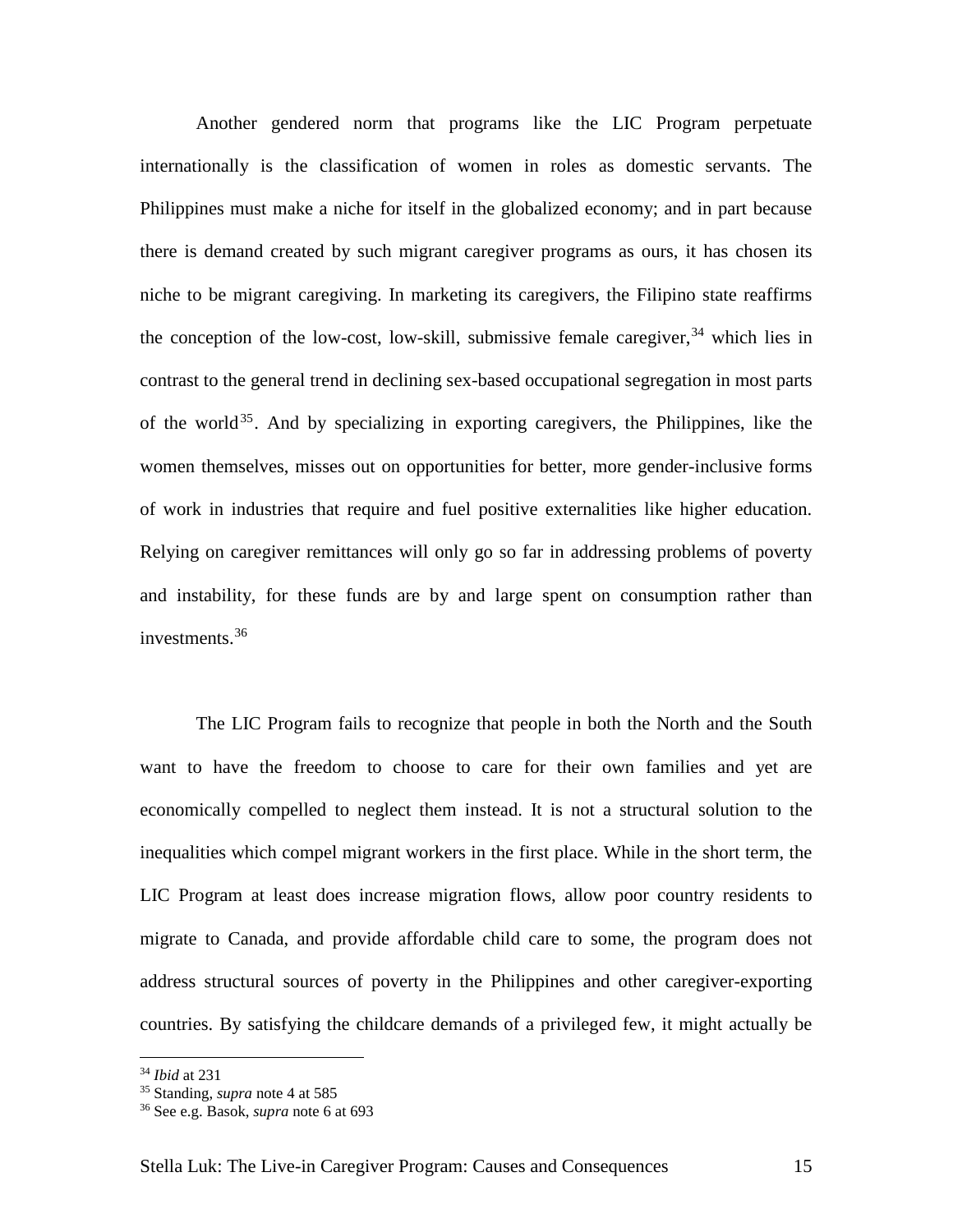doing more harm than good for affordable childcare. And the program creates short-term solutions through the normatively unappealing disempowerment of a group of workers.

## **Part III**

Just because this program has problems, however, does not mean that there is no use for a migrant caregiver program altogether. If a balance can be found between a caregiver program that appeals to employers and one that is fair to caregivers, then it could (1) help open up borders by providing an incentive for Canadians to want borders to be opened up (2) help residents of poor countries and poor countries themselves escape poverty and (3) if properly implemented even contribute to gender equality both by increasing the wages of caregivers and by challenging stereotypes about women and men.

What I mean by the last point is that a migrant caregiver program could actually encourage and invite men to work as caregivers. It is at least within the realm of possibility that the economic incentive of cheaper migrant labour would then induce employers to actually hire some of these men. By so doing, the law could make inroads in attacking the more ingrained and elusive sexism that prevents genders from sharing domestic duties equally in Canada. Anti-discrimination legislation has done much in the way of legislating equality in the workplace; but how it can promote equality in the home is a more sensitive and trickier task which such a program could help. In any case, there is no reason men should be denied the opportunity to participate in these programs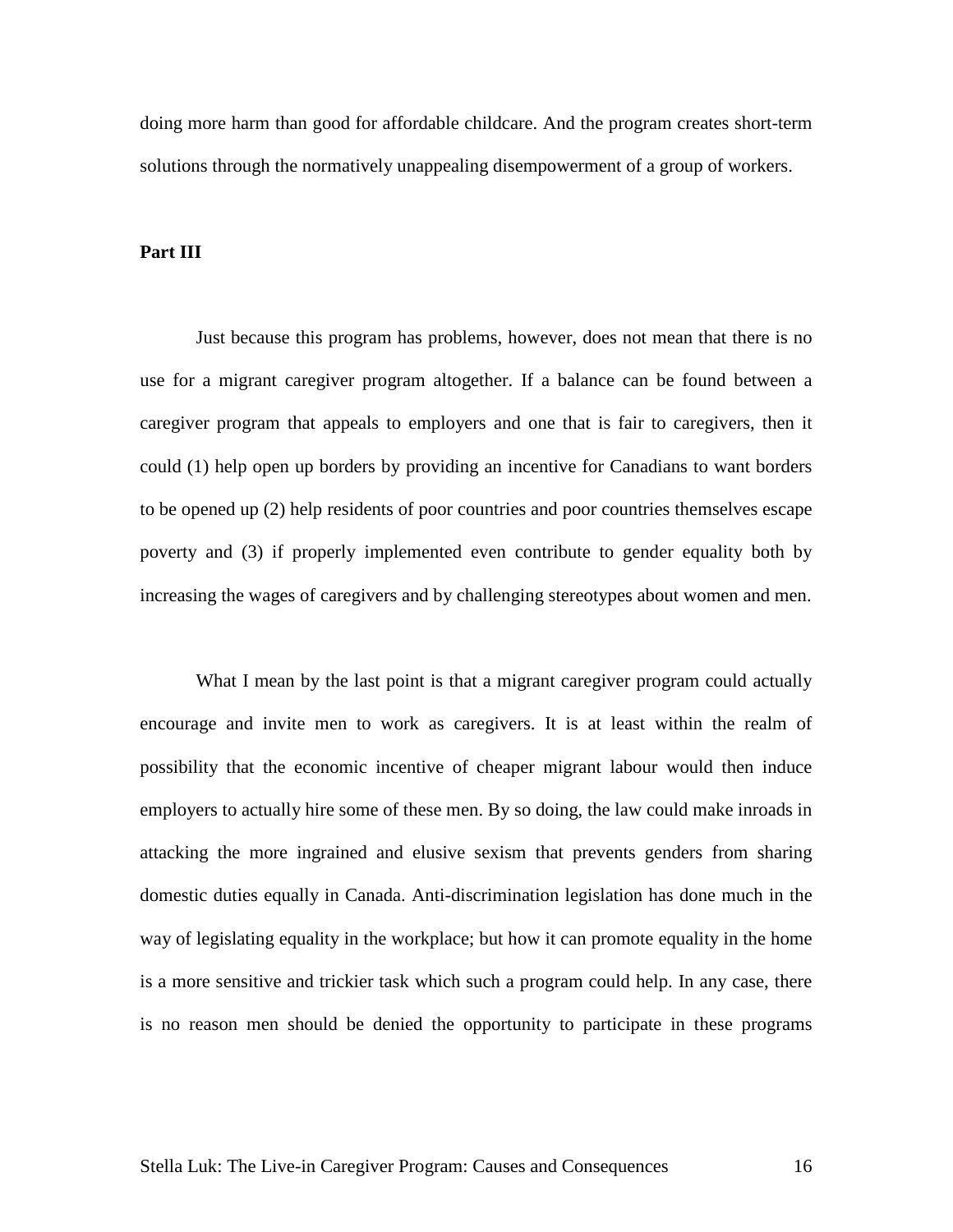because of sexist preconceptions. A program that encourages more male participation in domestic work could flip a negative thing into a positive one.

In the long run, though, a program that exploits women does not gain legitimacy by instead exploiting men. More changes need to happen, specifically the realization of labour rights for migrant workers. Transnational labour unions, for example, seem a natural way to resist the globalized "race to the bottom."<sup>[37](#page-16-0)</sup> The fact that garment workers have had some measure of success with this is encouraging and instructive<sup>38</sup>, especially if any of these workers were cottage industry seamstresses and hence shared some of the same challenges of transparency and physical isolation as caregivers. Along the same lines, perhaps a caregiver program should encourage all migrant caregivers in a given city in Canada to form a collective through which experiences could be shared and rights defended. Such a collective would serve at least two purposes. It would better enable unionized negotiation than a huge, geographically spread out transnational labour union, and it would build a support network for caregivers in Canada.

Lastly, like many steps in production chains, there needs to be more visibility and transparency about the working conditions of caregivers, not to mention a more proactive administration for investigating complaints and reviewing dismissals that is sensitive to the vulnerable position of migrant caregivers.

<span id="page-16-0"></span> $37$  Political sociologist Sharmila Rudrappa has propounded the idea of transnational labour unions to collaboratively sole issues of outsourcing and immigration. Rudrappa, Sharmila "Working Borders: Linking Debates About Insourcing and Outsourcing of Capital and Labor", University of Texas Law School, February 10-11, 2005, 40 Texas International Law Journal 4, 766 <sup>38</sup> Rudrappa, pg. 183

<span id="page-16-1"></span>Stella Luk: The Live-in Caregiver Program: Causes and Consequences 17